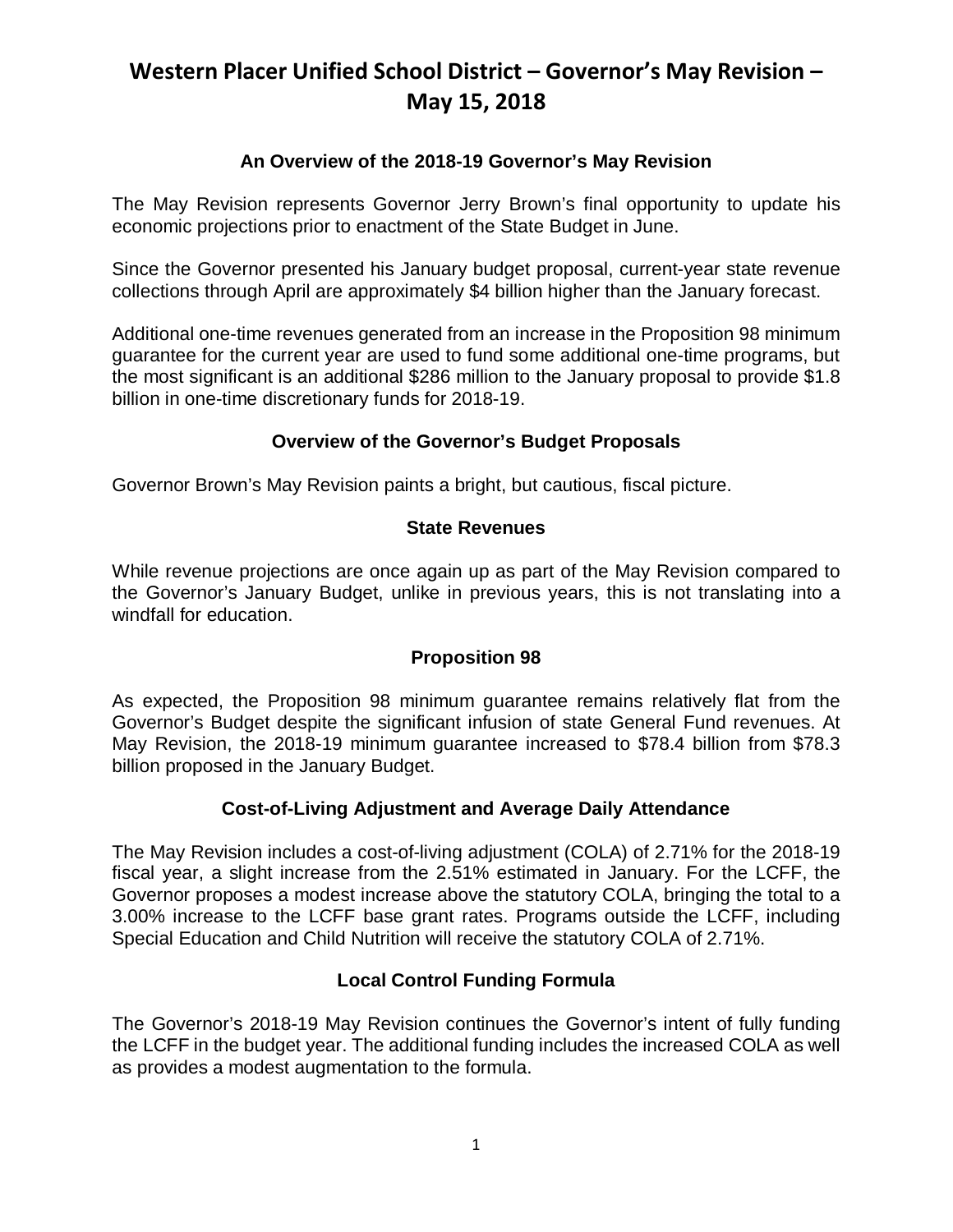# **Western Placer Unified School District – Governor's May Revision – May 15, 2018**

The target base grants by grade span for 2018-19 increase by the combined statutory COLA of 2.71% and additional LCFF funding for a total increase of 3.00%, an upward adjustment from January's 2.51% COLA estimate.

| Grade<br><b>Span</b>                                          | 2017-18 Target<br><b>Base Grant Per</b><br><b>ADA</b> | 3.00%<br>Increase* | 2018-19 Target<br><b>Base Grant Per ADA</b> |
|---------------------------------------------------------------|-------------------------------------------------------|--------------------|---------------------------------------------|
| $TK-3$                                                        | \$7,193                                               | \$216              | \$7,409                                     |
| $4 - 6$                                                       | \$7,301                                               | \$219              | \$7,520                                     |
| $7 - 8$                                                       | \$7,518                                               | \$226              | \$7,744                                     |
| $9 - 12$                                                      | \$8,712                                               | \$261              | \$8,973                                     |
| *Combined statutory COLA of 2.71% and additional LCFF funding |                                                       |                    |                                             |

For WPUSD, this increase in COLA is projected to bring an additional \$280,000 of LCFF base funding.

As the Governor has proposed to fully-fund the LCFF program in 2018-19, any future increases from the State would be in a COLA.

### **Discretionary Funds**

The Governor's May Revision proposes more than \$2 billion in one-time discretionary funds for school districts, which equates to approximately \$344/ADA (up from \$295/ADA). For WPUSD, this increase is projected to bring an additional \$325,000 of one-time funds for 2018-19.

## **System of Support**

New with the May Revision are proposals to improve community engagement and school climate. To this end, the Governor proposes a \$13.3 million one-time investment, under the system of support, to create the Community Engagement Initiative intended to build the capacity of School districts to effectively engage their communities with an eye toward improving student outcomes. Additionally, the Administration proposes a one-time \$15 million investment to expand the Multi-Tiered Systems of Support to improve school climate through programs such as positive behavioral interventions and support, restorative justice, social and emotional school learning, bullying prevention, traumainformed practice, and cultural competency. These additional investments are part of and compliment the Governor's January system of support proposals.